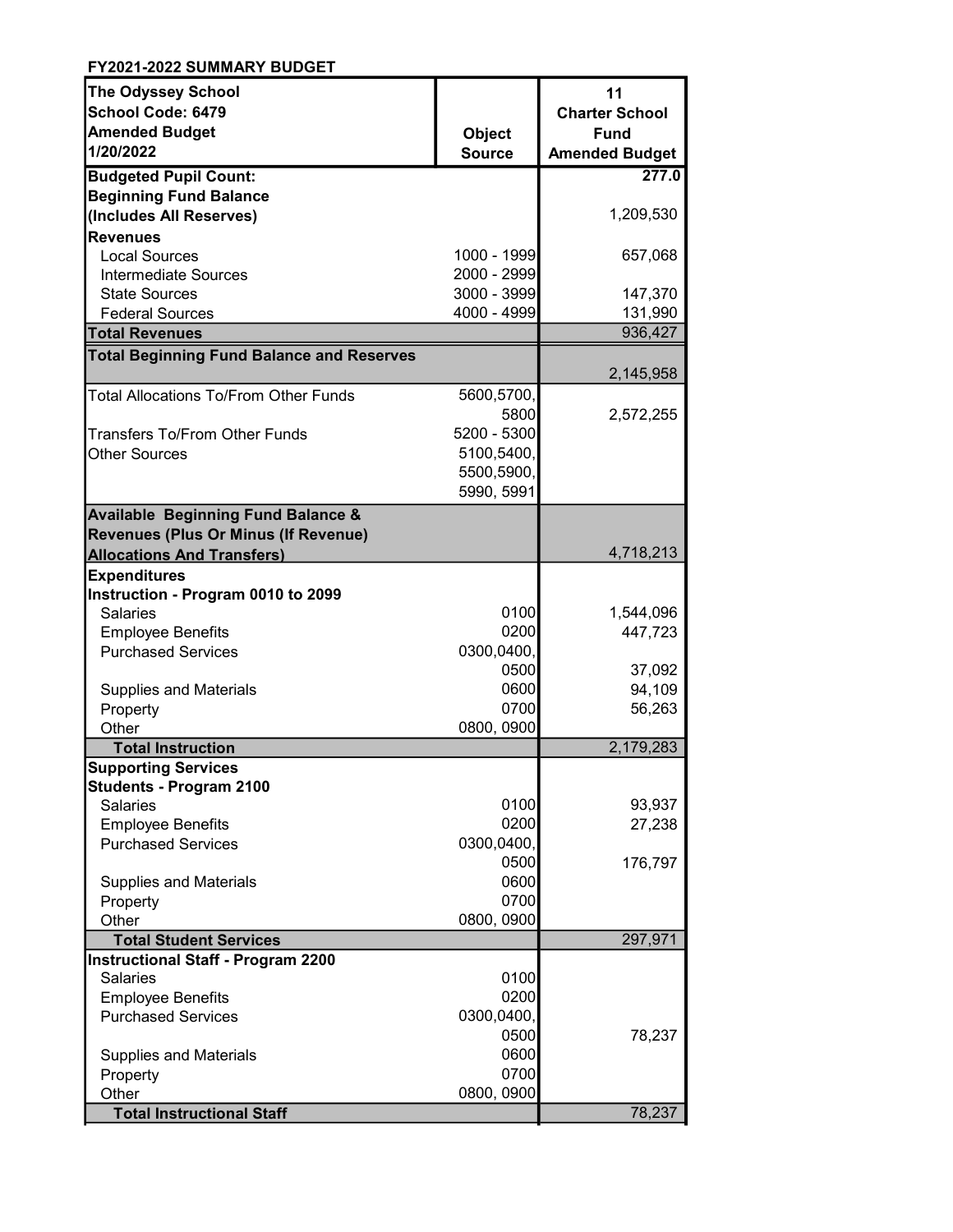| <b>The Odyssey School</b>                             |               | 11                    |
|-------------------------------------------------------|---------------|-----------------------|
| School Code: 6479                                     |               | <b>Charter School</b> |
| <b>Amended Budget</b>                                 | <b>Object</b> | <b>Fund</b>           |
| 1/20/2022                                             | <b>Source</b> | <b>Amended Budget</b> |
| General Administration - Program 2300,                |               |                       |
| including Program 2303 and 2304                       |               |                       |
| <b>Salaries</b>                                       | 0100          |                       |
| <b>Employee Benefits</b>                              | 0200          |                       |
| <b>Purchased Services</b>                             | 0300,0400,    |                       |
|                                                       | 0500          | 23,395                |
| <b>Supplies and Materials</b>                         | 0600          |                       |
| Property                                              | 0700          |                       |
| Other                                                 | 0800, 0900    |                       |
| <b>Total School Administration</b>                    |               | 23,395                |
| <b>School Administration - Program 2400</b>           |               |                       |
| <b>Salaries</b>                                       | 0100<br>0200  | 255,897               |
| <b>Employee Benefits</b><br><b>Purchased Services</b> | 0300,0400,    | 74,199                |
|                                                       | 0500          |                       |
| <b>Supplies and Materials</b>                         | 0600          | 6,065<br>24,531       |
| Property                                              | 0700          |                       |
| Other                                                 | 0800, 0900    | 2,713                 |
| <b>Total School Administration</b>                    |               | 363,405               |
| <b>Business Services - Program 2500, including</b>    |               |                       |
| Program 2501                                          |               |                       |
| Salaries                                              | 0100          | 80,000                |
| <b>Employee Benefits</b>                              | 0200          | 23,197                |
| <b>Purchased Services</b>                             | 0300,0400,    |                       |
|                                                       | 0500          | 46,459                |
| <b>Supplies and Materials</b>                         | 0600          | 0                     |
| Property                                              | 0700          |                       |
| Other                                                 | 0800, 0900    | 10,812                |
| <b>Total Business Services</b>                        |               | 160,468               |
| <b>Operations and Maintenance - Program 2600</b>      |               |                       |
| <b>Salaries</b>                                       | 0100          |                       |
| <b>Employee Benefits</b>                              | 0200          |                       |
| <b>Purchased Services</b>                             | 0300,0400,    |                       |
|                                                       | 0500          | 270,771               |
| <b>Supplies and Materials</b>                         | 0600          |                       |
| Property                                              | 0700          |                       |
| Other                                                 | 0800, 0900    |                       |
| <b>Total Operations and Maintenance</b>               |               | 270,771               |
| <b>Student Transportation - Program 2700</b>          |               |                       |
| <b>Salaries</b>                                       | 0100          |                       |
| <b>Employee Benefits</b>                              | 0200          |                       |
| <b>Purchased Services</b>                             | 0300,0400,    |                       |
|                                                       | 0500          | 32,957                |
| <b>Supplies and Materials</b>                         | 0600          | 6,500                 |
| Property                                              | 0700          | 0                     |
| Other                                                 | 0800, 0900    |                       |
| <b>Total Student Transportation</b>                   |               | 39,457                |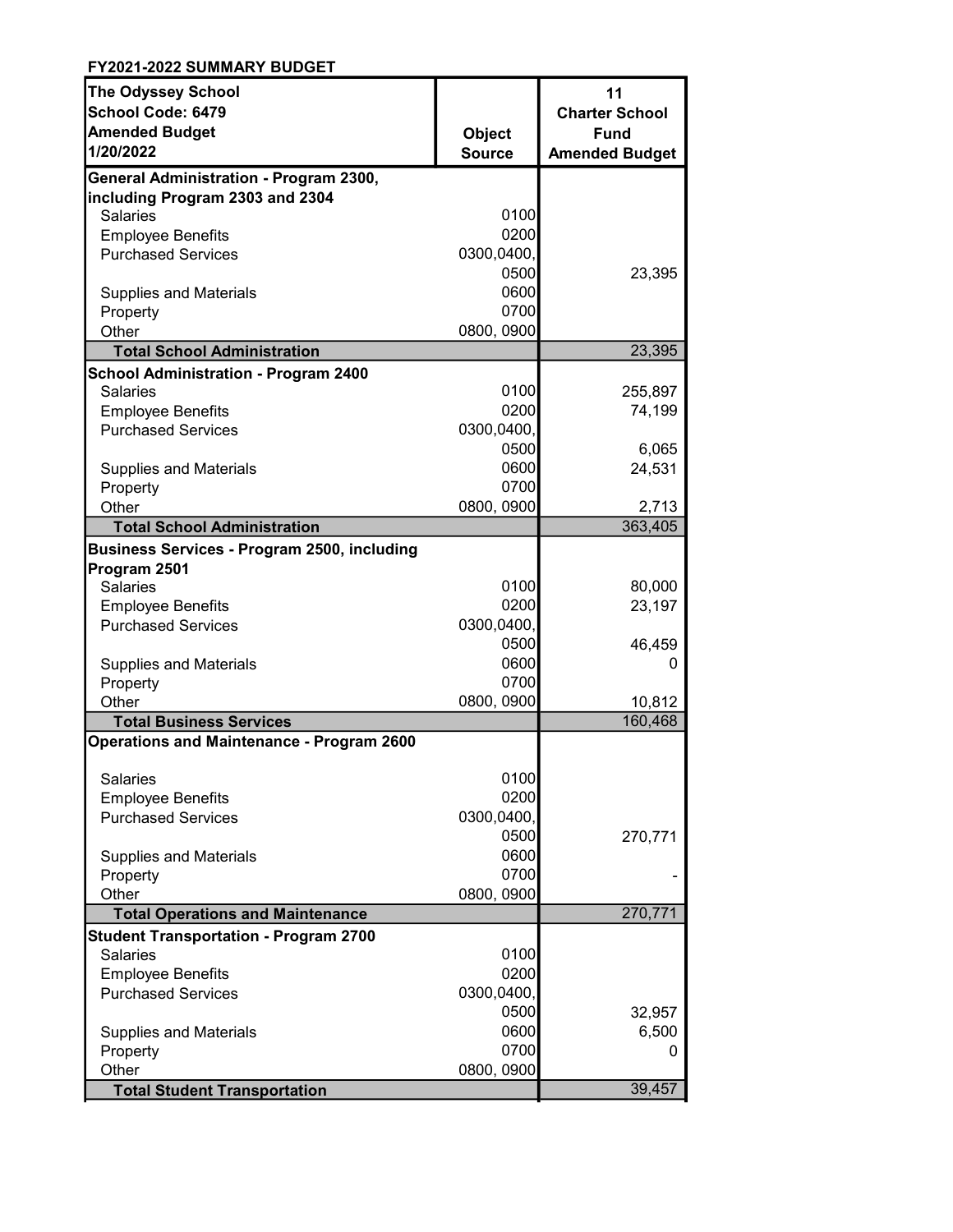| <b>The Odyssey School</b>                                 |                                | 11                    |
|-----------------------------------------------------------|--------------------------------|-----------------------|
| <b>School Code: 6479</b>                                  |                                | <b>Charter School</b> |
| <b>Amended Budget</b><br>1/20/2022                        | <b>Object</b><br><b>Source</b> | <b>Fund</b>           |
|                                                           |                                | <b>Amended Budget</b> |
| Central Support - Program 2800, including                 |                                |                       |
| Program 2801                                              |                                |                       |
| <b>Salaries</b>                                           | 0100                           |                       |
| <b>Employee Benefits</b>                                  | 0200                           |                       |
| <b>Purchased Services</b>                                 | 0300,0400,<br>0500             |                       |
|                                                           | 0600                           | 124,723               |
| <b>Supplies and Materials</b>                             | 0700                           |                       |
| Property<br>Other                                         | 0800, 0900                     |                       |
| <b>Total Central Support</b>                              |                                | 124,723               |
|                                                           |                                |                       |
| Other Support - Program 2900<br><b>Salaries</b>           | 0100                           |                       |
|                                                           | 0200                           |                       |
| <b>Employee Benefits</b><br><b>Purchased Services</b>     | 0300,0400,                     |                       |
|                                                           | 0500                           |                       |
|                                                           | 0600                           |                       |
| <b>Supplies and Materials</b><br>Property                 | 0700                           |                       |
| Other                                                     | 0800, 0900                     |                       |
| <b>Total Other Support</b>                                |                                |                       |
|                                                           |                                |                       |
| Food Service Operations - Program 3100<br><b>Salaries</b> | 0100                           |                       |
| <b>Employee Benefits</b>                                  | 0200                           |                       |
| <b>Purchased Services</b>                                 | 0300,0400,                     |                       |
|                                                           | 0500                           | 1,500                 |
| <b>Supplies and Materials</b>                             | 0600                           |                       |
| Property                                                  | 0700                           |                       |
| Other                                                     | 0800, 0900                     |                       |
| <b>Total Other Support</b>                                |                                | 1,500                 |
| <b>Enterprise Operations - Program 3200</b>               |                                |                       |
| <b>Salaries</b>                                           | 0100                           |                       |
| <b>Employee Benefits</b>                                  | 0200                           |                       |
| <b>Purchased Services</b>                                 | 0300,0400,                     |                       |
|                                                           | 0500                           |                       |
| <b>Supplies and Materials</b>                             | 0600                           |                       |
| Property                                                  | 0700                           |                       |
| Other                                                     | 0800, 0900                     |                       |
| <b>Total Enterprise Operations</b>                        |                                |                       |
| <b>Community Services - Program 3300</b>                  |                                |                       |
| <b>Salaries</b>                                           | 0100                           |                       |
| <b>Employee Benefits</b>                                  | 0200                           |                       |
| <b>Purchased Services</b>                                 | 0300,0400,                     |                       |
|                                                           | 0500                           |                       |
| <b>Supplies and Materials</b>                             | 0600                           |                       |
| Property                                                  | 0700                           |                       |
| Other                                                     | 0800, 0900                     |                       |
| <b>Total Community Services</b>                           |                                |                       |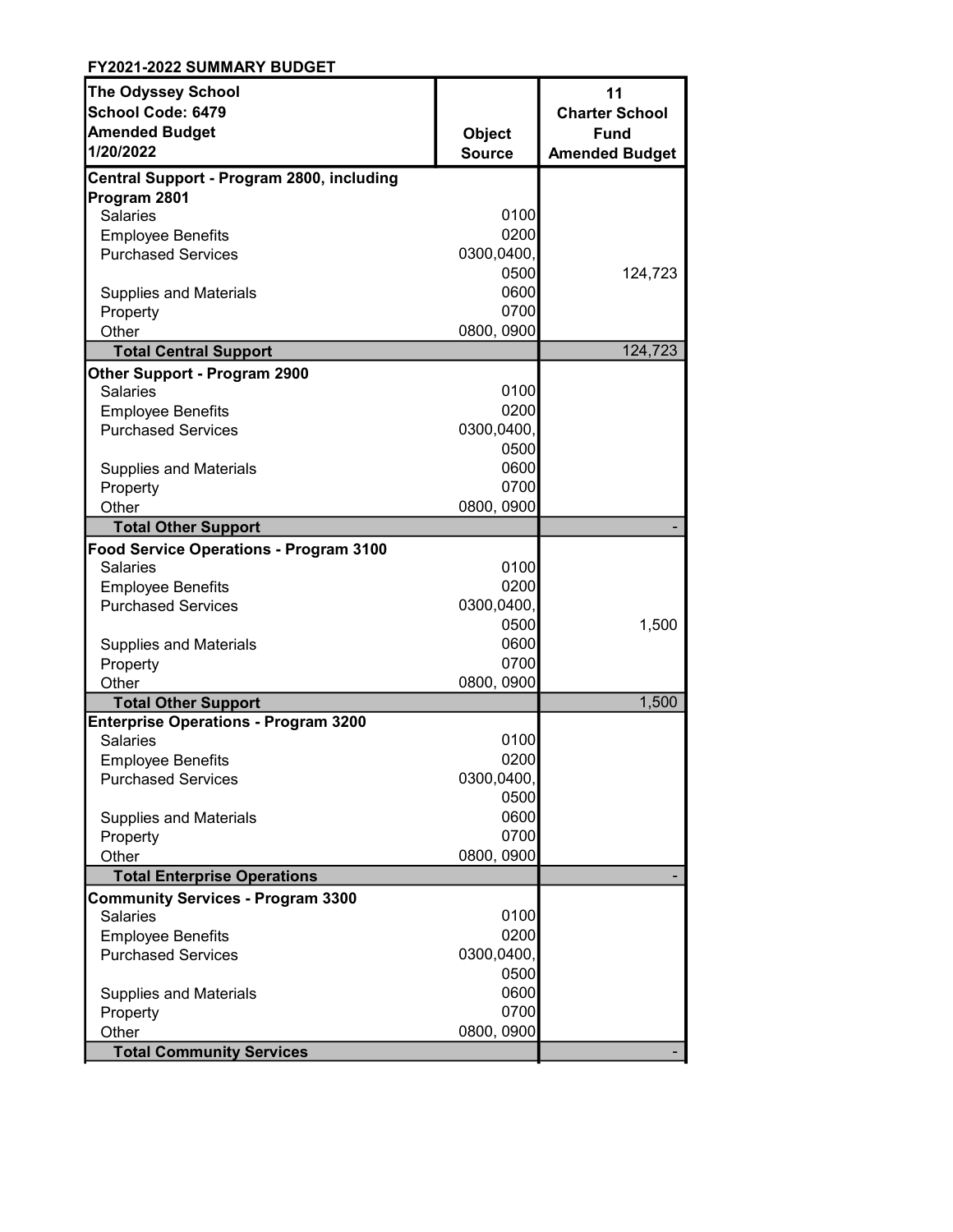| <b>The Odyssey School</b><br><b>School Code: 6479</b> |               | 11<br><b>Charter School</b> |
|-------------------------------------------------------|---------------|-----------------------------|
| <b>Amended Budget</b>                                 | <b>Object</b> | <b>Fund</b>                 |
| 1/20/2022                                             | <b>Source</b> | <b>Amended Budget</b>       |
|                                                       |               |                             |
| <b>Education for Adults - Program 3400</b>            |               |                             |
| Salaries                                              | 0100          |                             |
| <b>Employee Benefits</b>                              | 0200          |                             |
| <b>Purchased Services</b>                             | 0300,0400,    |                             |
|                                                       | 0500          |                             |
| <b>Supplies and Materials</b>                         | 0600          |                             |
| Property                                              | 0700          |                             |
| Other                                                 | 0800, 0900    |                             |
| <b>Total Education for Adults Services</b>            |               |                             |
| <b>Total Supporting Services</b>                      |               | 1,359,927                   |
| Property - Program 4000                               |               |                             |
| <b>Salaries</b>                                       | 0100          |                             |
| <b>Employee Benefits</b>                              | 0200          |                             |
| <b>Purchased Services</b>                             | 0300,0400,    |                             |
|                                                       | 0500          |                             |
| <b>Supplies and Materials</b>                         | 0600          |                             |
| Property                                              | 0700          |                             |
| Other                                                 | 0800, 0900    |                             |
| <b>Total Property</b>                                 |               |                             |
| Other Uses - Program 5000s - including                |               |                             |
| <b>Transfers Out and/or Allocations Out as an</b>     |               |                             |
| expenditure                                           |               |                             |
| <b>Salaries</b>                                       | 0100          | N/A                         |
| <b>Employee Benefits</b>                              | 0200          | N/A                         |
| <b>Purchased Services</b>                             | 0300,0400,    |                             |
|                                                       | 0500          | N/A                         |
| <b>Supplies and Materials</b>                         | 0600          | N/A                         |
| Property                                              | 0700          | N/A                         |
| Other                                                 | 0800, 0900    |                             |
| <b>Total Other Uses</b>                               |               |                             |